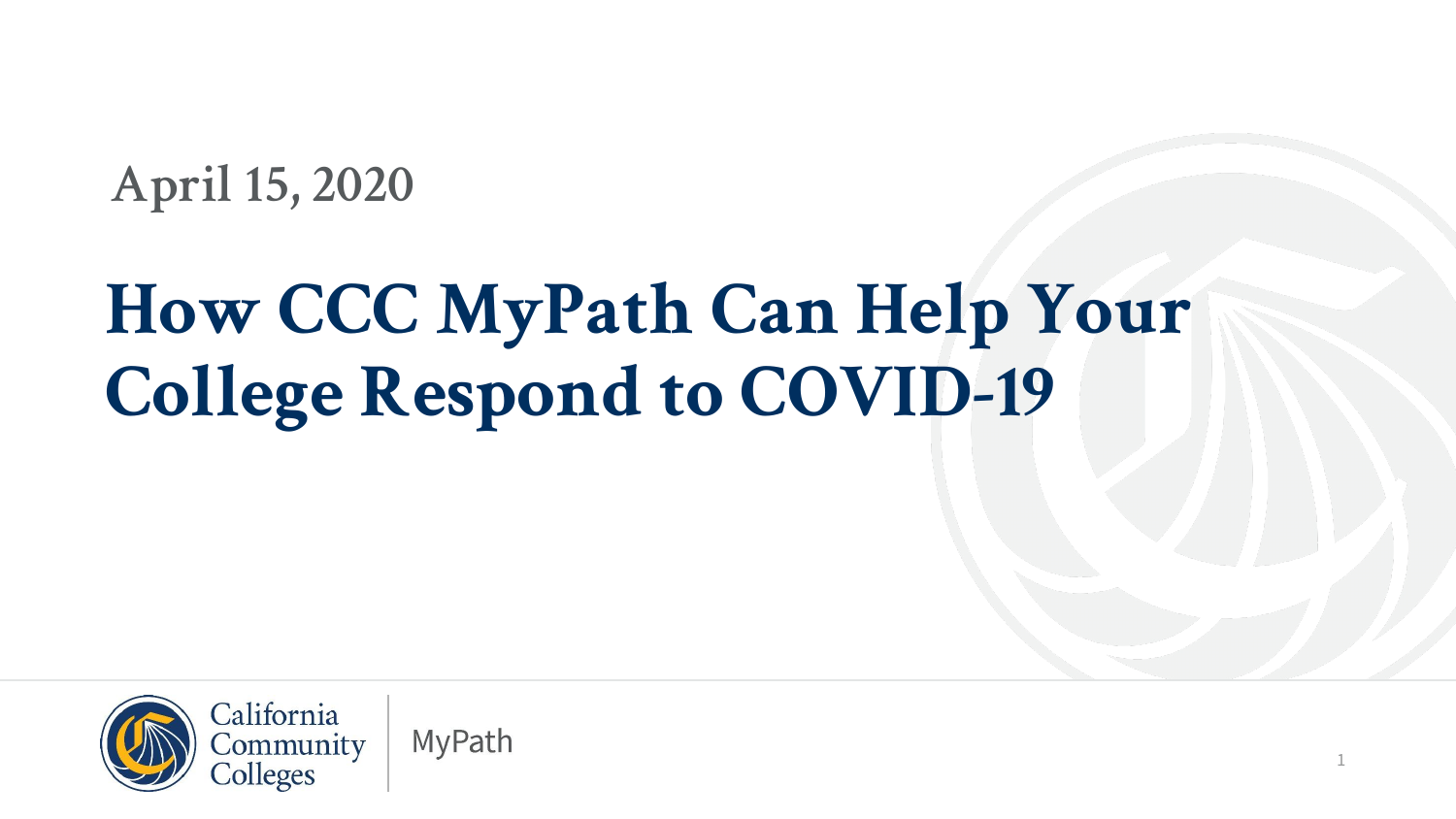

| Topic                                        | Facilitator                        |
|----------------------------------------------|------------------------------------|
| Tech Center Efforts During COVID-19 Shutdown | Jennifer Coleman<br>Andy Newman    |
| <b>MyPath Document Gathering Service</b>     | Mike Caruso<br><b>Beth Knowles</b> |
| Rules Engine, Advisor Cards & Reminders      | Mike Caruso<br><b>Beth Knowles</b> |
| Closing                                      | Jennifer Coleman                   |

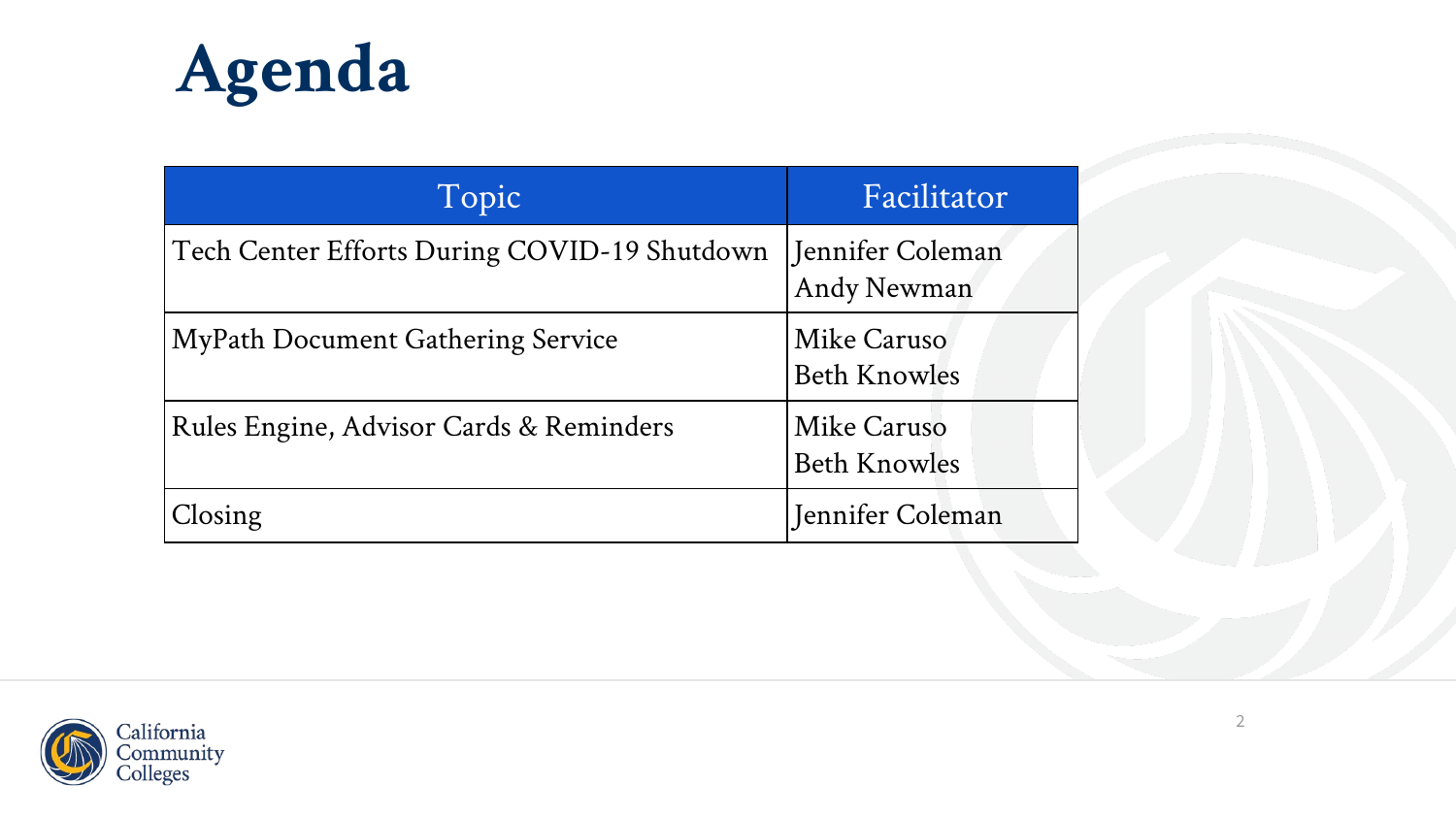#### **Tech Center Efforts During Statewide Shutdown**

**Supporting colleges during COVID-19 related closures**

**Jennifer Coleman Andy Newman**

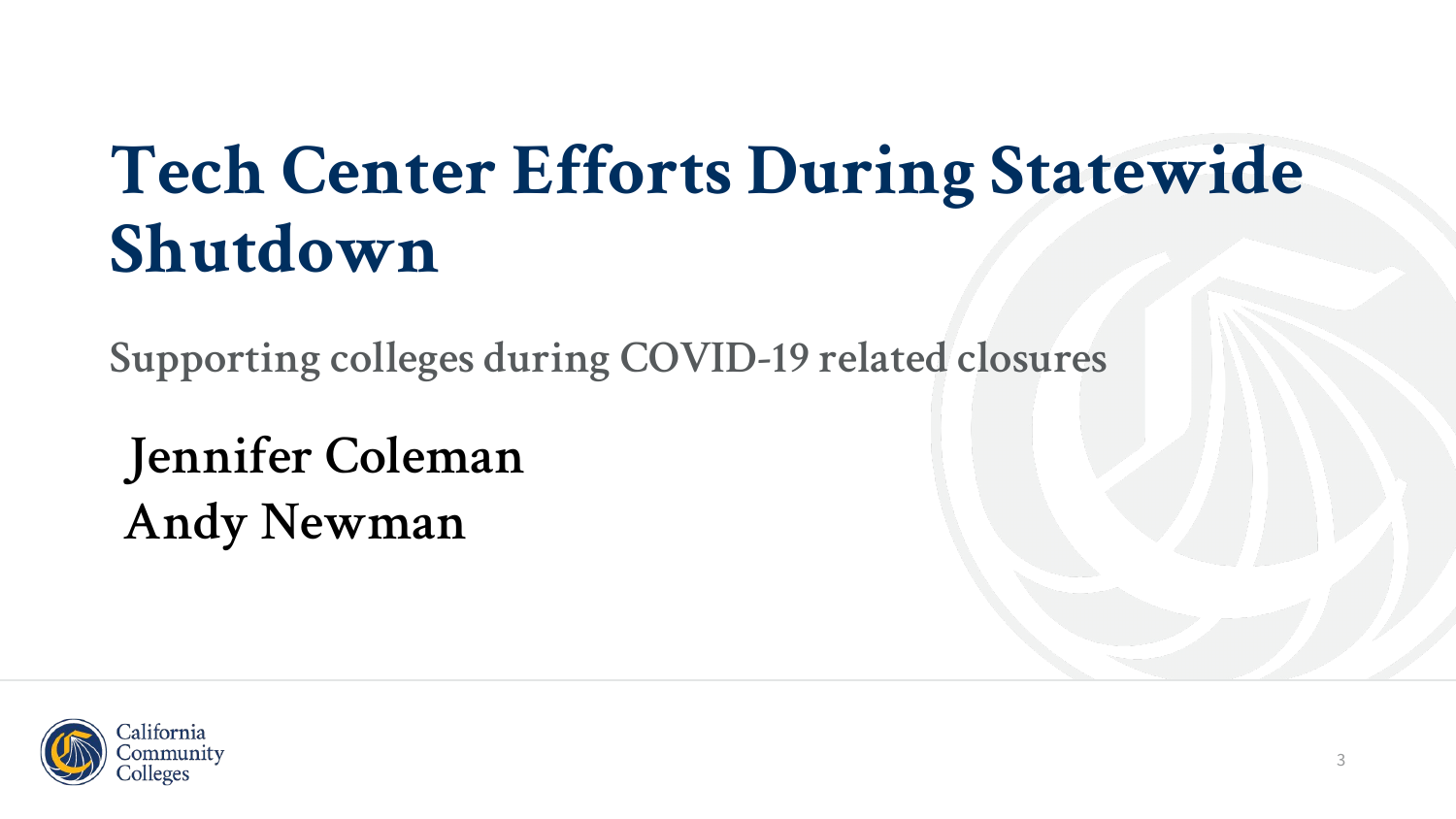# **Document Gathering Service**

- Student access to campus services is limited or non-existent, but matriculation (and other) materials still need to be collected
- MyPath can:
	- Prompt your students to upload files
	- Automatically remind them to provide the requested files
	- Only prompt some students for specific docs based on rules
	- Deliver files to the college through Amazon Workdocs (CCCTC provided)

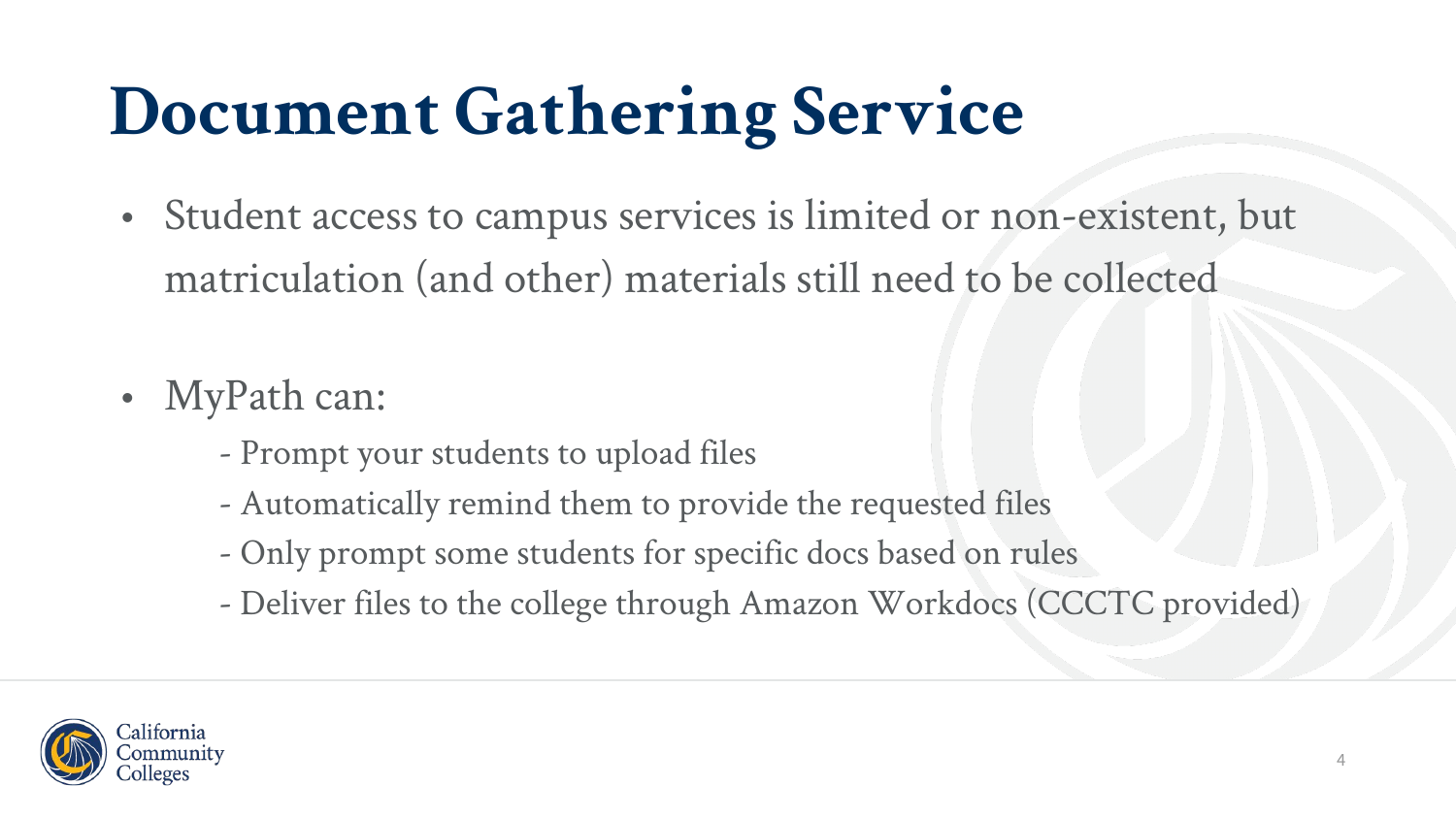## Document Gathering Service



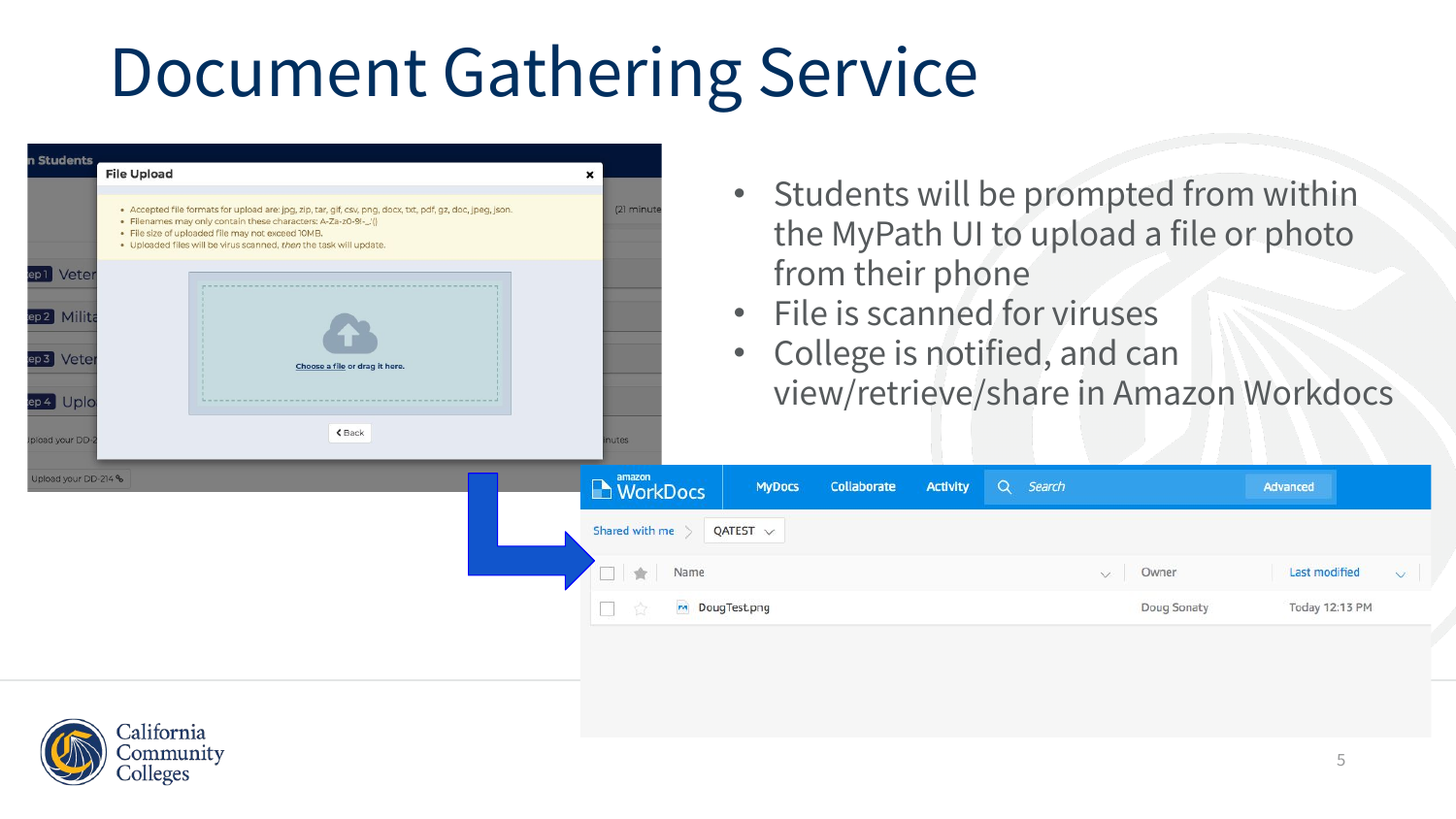# Document Gathering Service

Beth to give PILOT environment demonstration

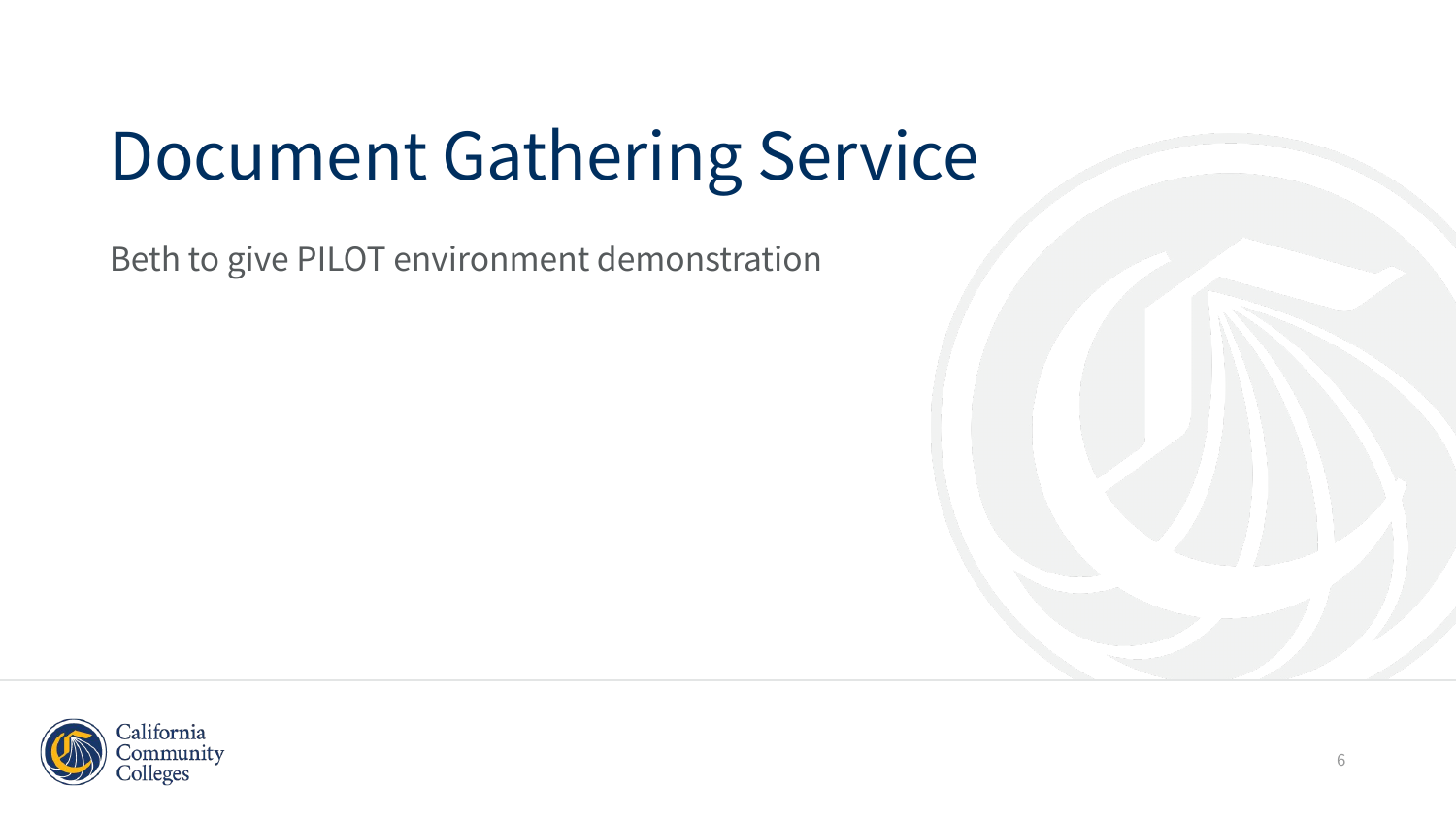# Implementing Document Collection

Planning considerations:

- Designate who will use the tool (e.g., 1 per dept)
- $\bullet$  Set up new email box(es) for notifications
- Develop categories (e.g., A&R, FA, Vets)
- Define documents to download by students
- Define documents to upload from students
- Once documents are received, then what?
	- Develop workflows/processes
	- Define if documents should be moved to another repository

Implementation considerations:

- Define which cards/steps will have downloadable documents
- Define which cards/steps will have uploaded document capabilities
- Insure designates can access the new email box
- Insure designates can view documents in Amazon Docs
- Test the developed workflow/process
- If moving documents to a repository, ensure the move process is successful
- Continuous improvement-continued success

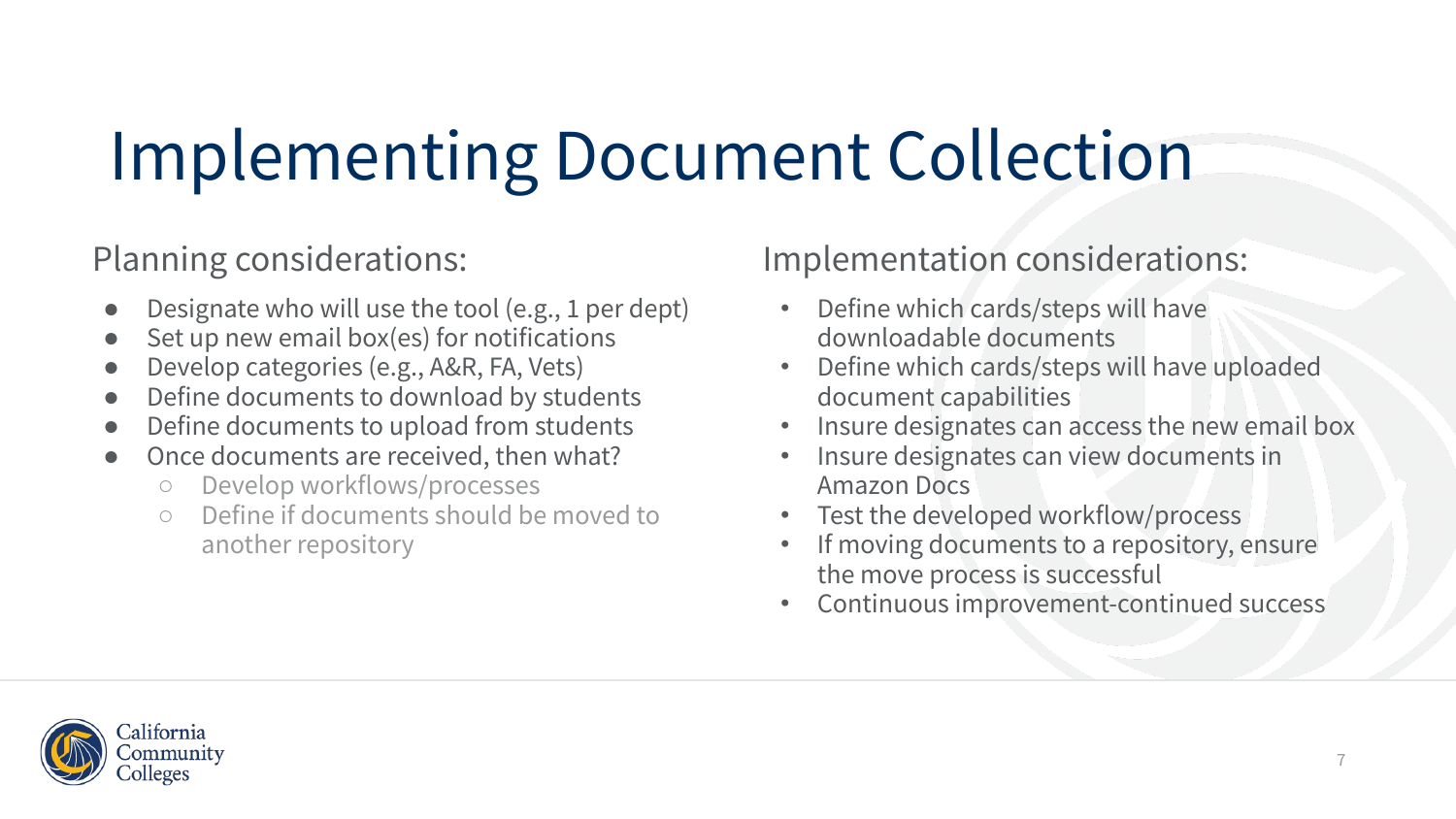# Supporting Incoming Students

- Update your pathway with information related to the unique experience students applying right now are having
- Incorporate material into MyPath itself
- Point users to external resources
- Utilize automated reminders





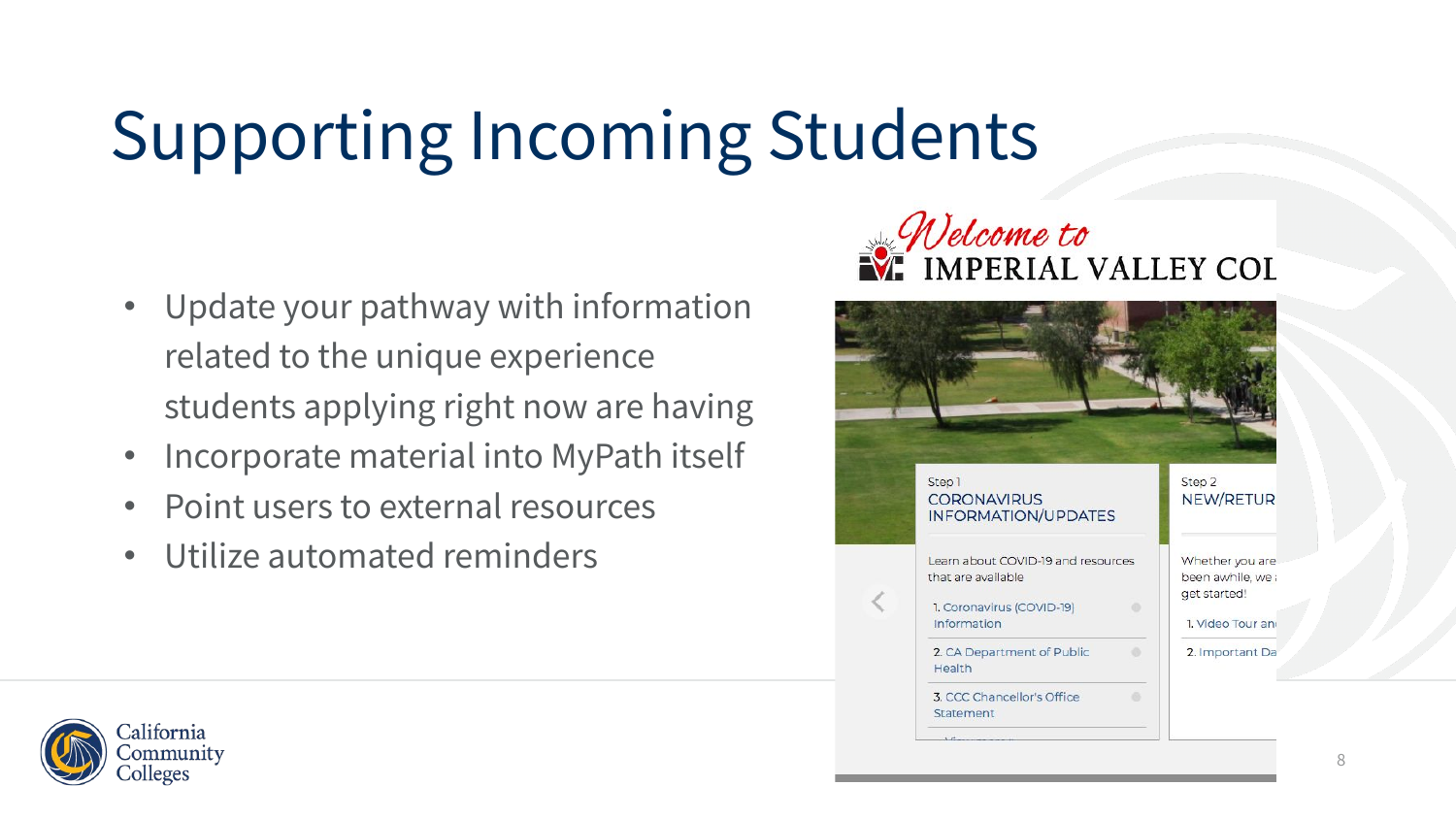#### MyPath COVID-19 Advisor Card